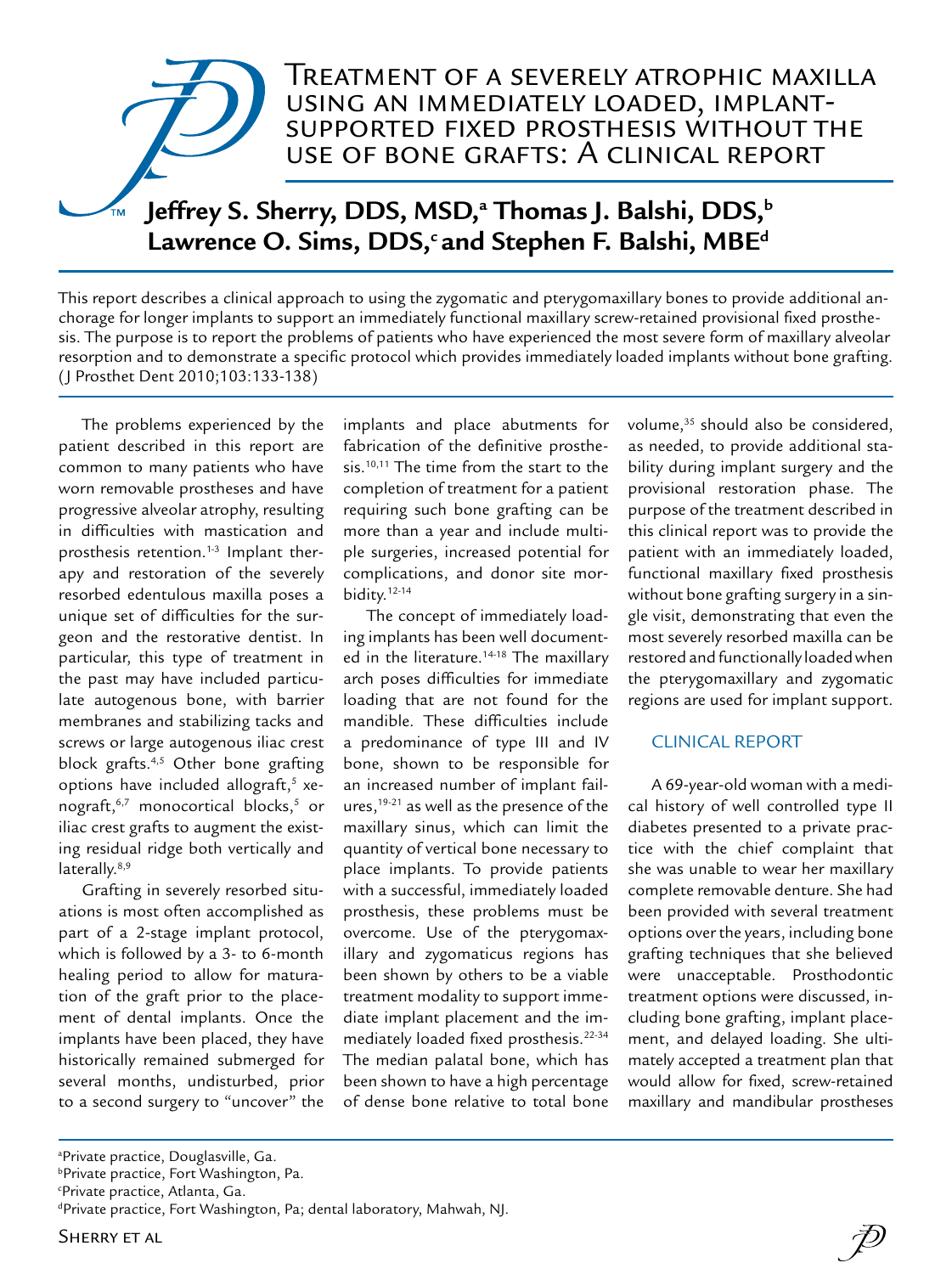

 **1** A, Cephalometric radiograph, frontal view, depicting advanced atrophy of maxilla. B, Panoramic radiograph depicting advanced atrophy of maxilla.

with immediate loading.

An immediate, functionally loaded, maxillary fixed implant-supported acrylic resin provisional prosthesis was planned for insertion immediately following implant placement, to be followed in 3 months with a definitive ceramic prosthesis using a milled titanium framework. A mandibular immediate fixed prosthesis had been fabricated for the patient 1 year prior to treatment of the maxilla. The patient was evaluated clinically and radiographically using traditional panoramic and cephalometric films, which revealed the extreme degree of bone loss and the complexity of future prosthetic treatment (Fig. 1).

A cone beam computed tomography (CBCT) scan (i-CAT; Imaging Sciences Intl, Hatfield, Pa) was performed to acquire additional radiographic data and to assist with surgical and prosthodontic treatment planning. Prior to scanning, a new maxillary denture was made for the patient, with emphasis on the accuracy of intaglio surface fit and esthetics. Fourteen uniform but randomly positioned perforations were made in the denture using a no. 8 round bur (Brasseler USA, Savannah, Ga). The perforations were

then filled with gutta-percha (Coltène/ Whaledent, Inc, Cuyahoga Falls, Ohio), creating fiduciary radiographic markers used by the planning software, according to a specific guided surgery protocol (NobelGuide, Procera; Nobel Biocare USA, Yorba Linda, Calif) that uses a dual-scan technique to acquire the pertinent information.36-38

The digital imaging and communications in medicine (DICOM) formatted files that were exported from the CBCT scan were converted into a proprietary 3-dimensional (3-D) format so that further evaluation and virtual implant planning could begin. The software was used to plan implant locations for the pterygomaxillary, lateral-nasal, midpalatal, and zygomaticus areas (Figs. 2 and 3). One implant (NobelSpeedy Groovy; Nobel Biocare USA) was planned for each of the pterygomaxillary and lateral-nasal areas. Canine eminences did not exist in the patient, just a narrow isthmus of bone separating the lateral aspect of the nose and the maxillary sinus. Two additional implants (Brånemark System; Nobel Biocare USA) were planned for each zygomatic region. A single short implant (Brånemark System Shorty) was planned for the

midpalate to increase the stability of the surgical template and, if needed, to help support the fixed provisional prosthesis during the initial healing and osseointegration period. Following completion of the virtual implant planning, the data was uploaded to the manufacturing facility (Nobel Biocare AB, Göteborg, Sweden) for fabrication of a surgical template (Fig. 4). At the time of the procedure, the guided surgery protocol was not compatible with all phases for placement of a zygomatic implant. Preparation and placement of the zygomatic implants were accomplished freehand, using flap reflection and direct vision, even though they were included in the virtual planning.

The patient was draped and prepared for implant surgery in the standard sterile fashion ad modem Brånemark.39 The anesthesiologist administered general anesthesia with nasal intubation, followed by local anesthesia that included 8 carpules of bupivacaine 0.5% with 1:200,000 epinephrine (Hospira, Inc, Lake Forest, Ill), and 4 carpules of lidocaine 2% with 1:50,000 epinephrine (Novocol Pharmaceutical of Canada, Inc, Cambridge, Ontario, Canada). The local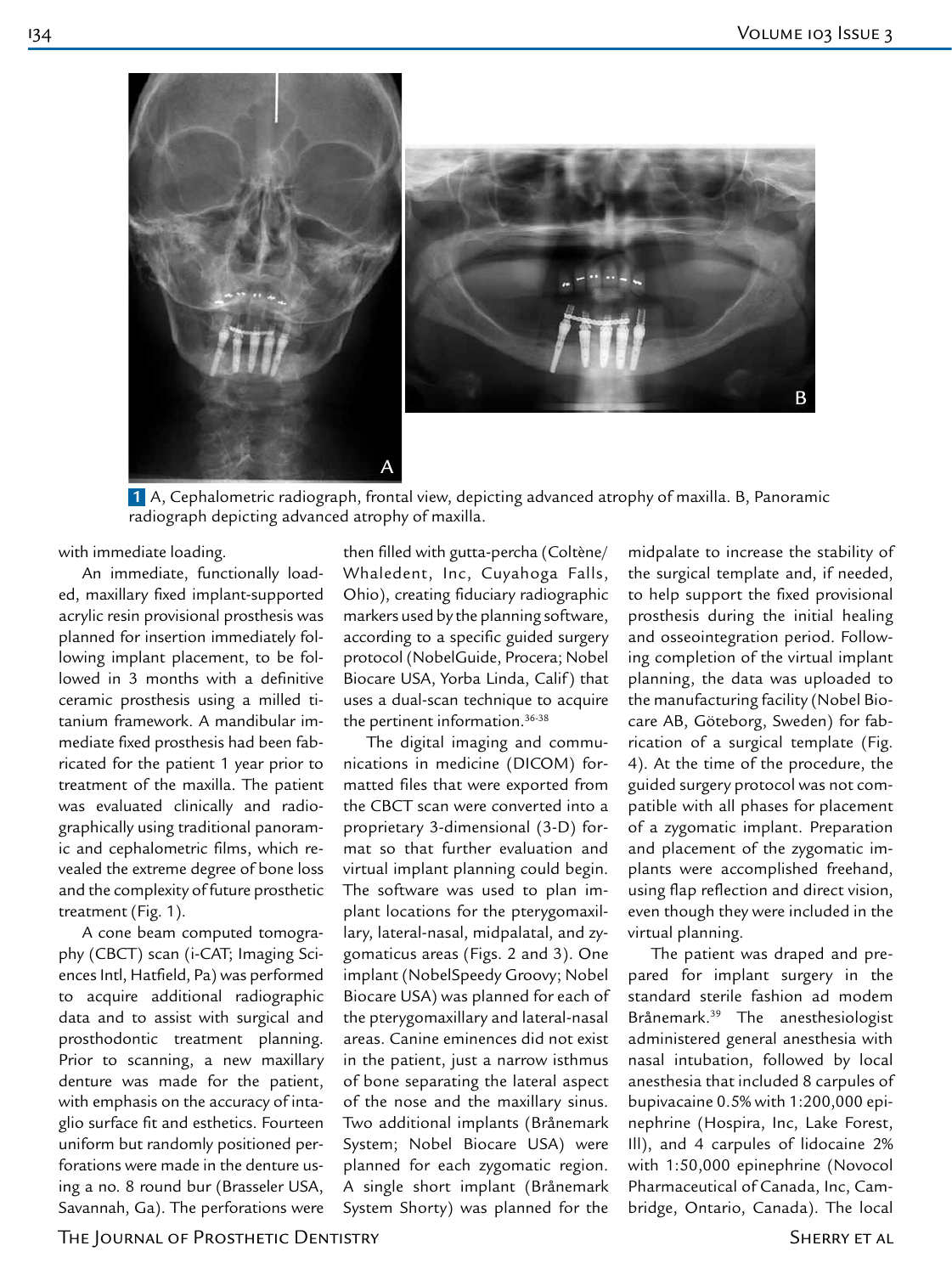

**2** Three-dimensional image of maxilla, including removable maxillary denture planning prosthesis.



 **3** Three-dimensional image of virtual plan, emphasizing zygomatic and midpalatal implant locations.



 **4** Surgical template with guide sleeves indicating implant locations.

anesthesia was administered high into the vestibular areas to avoid changing the volume topography of the palate at the beginning of the surgery.

The surgical template was aligned intraorally using a surgical index provided by the laboratory (CM Ceramics USA, Mahwah, NJ). A 1.5-mm twist drill (Nobel Biocare USA) was used to prepare osteotomies to place 6 anchor pins (Nobel Biocare USA) designed to secure the surgical template. One of the anchor pins was positioned on the palate to engage palatal and septal bone. The surgical index was then removed to begin preparation for implant placement. Soft tissue was removed and crestal bone was profiled using the guided counterbore drill (Nobel Biocare USA). A 2-mm guided twist drill (Nobel Biocare USA) was used, followed by a 3-mm twist drill (Nobel Biocare USA), to prepare the implant osteotomies. The following implants were placed using the template: a midpalatal implant (Brånemark System Mk III Shorty, 4 x 7-mm implant; Nobel Biocare USA) was placed first, to provide additional stabilization for the surgical template, then the right and left pterygomaxillary implants (Nobel-Speedy Groovy; Nobel Biocare USA), 4 x 18 mm, were placed. The right and left lateral-nasal sites received 3.75 x 15-mm implants (Brånemark System Mk III Groovy; Nobel Biocare USA). The surgical template was removed, and 4 zygomatic implants (Brånemark System, Nobel Biocare USA) were placed in the manner previously reported.34

Zygomatic implants (Brånemark System; Nobel Biocare USA) were placed in the premolar and first molar areas on each side. Conical abut-

ments (EsthetiCone; Nobel Biocare USA) were placed on the lateral-nasal implants and low-profile abutments (Standard; Nobel Biocare USA) on the pterygomaxillary implants. Thirty-degree angled conical abutments (EsthetiCone; Nobel Biocare USA) and long guide pins (Nobel Biocare USA) were placed on the zygomatic implants and rotated to position the screw access holes closer to the occlusal table, minimizing the palatal bulge that can be associated with zygomatic implants. A maxillary acrylic resin screw-retained provisional prosthesis with a cast, midpalatal strut was fabricated prior to implant surgery, using a definitive cast retro engineered from the surgical template (Figs. 5 and 6), following this specific guided surgery protocol.37,38,40 The surgical template allows for fabrication of the definitive cast by specific hardware components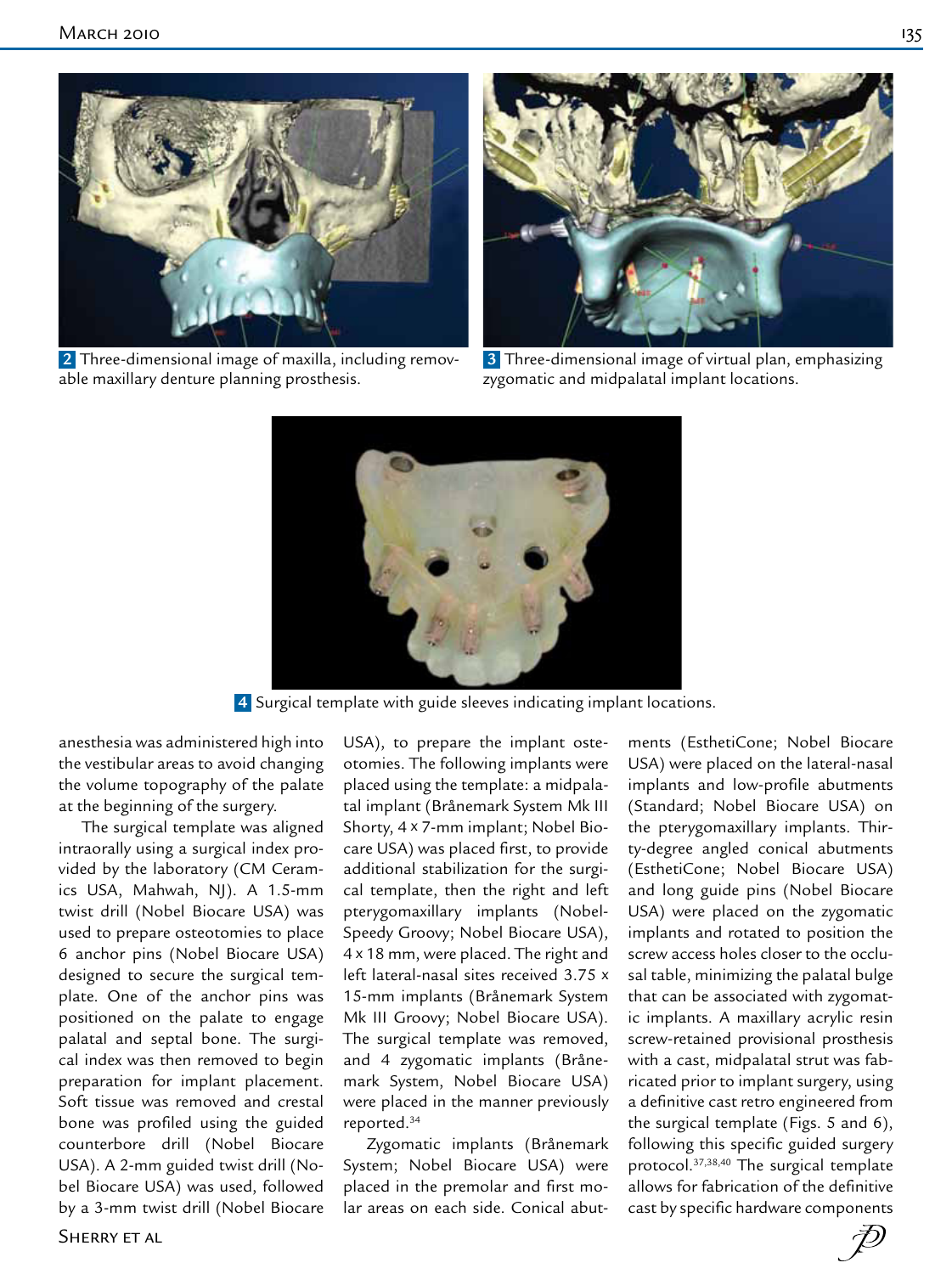

 **5** Definitive cast made from surgical template. Implant replicas are present in lateral-nasal, pterygomaxillary, and midpalatal locations.



 **6** Fixed provisional prosthesis mounted on definitive cast. Note midpalatal strap engaging midpalatal implant. Strap was designed to engage midpalatal implant to provide additional stability for immediately loaded prosthesis, if deemed necessary.

(Nobel Biocare USA), setting the implant replicas in the precise positions planned virtually.

The prosthesis was fabricated on the previously mentioned abutments, instead of on the traditionally used guided abutments (Nobel Biocare USA). It is the authors' preference to use the style of abutment that is placed on the implant and never removed.41 The palatal acrylic resin of the maxillary provisional fixed prosthesis was relieved in the area of the zygomatic implants, permitting unobstructed placement of the prosthesis onto abutments of the pterygomaxillary and lateral-nasal implants. Using a technique designed to convert a removable prosthesis into a fixed, implant-supported provisional prosthesis, $42$  a rubber dam (Hygenic; Coltène/Whaledent, Inc) was trimmed, marked using an ink stick (Dr. Thompson's Sanitary Color Transfer Applicators; Great Plains Dental Products Co, Inc, Kingman, Kan) to locate the precise position for the rubber dam punch, and placed over the implant abutments and the stainless steel prosthetic cylinders. These copings were used with the rubber dam in place to help prevent acrylic resin from locking into undercuts during the coping luting process, and to protect the underlying tissue.

The prosthesis was inserted and fully seated on the 4 implants that were placed using the surgical template. The prosthesis was then screwed into place with hand tightening. Acrylic resin (Jet Acrylic; Lang Dental Mfg Co, Wheeling, Ill) was mixed, loaded into a syringe (Monoject Syringe; Kendall Healthcare, Mansfield, Mass), and flowed around the zygomatic prosthetic cylinders to join them to the fixed prosthesis. The provisional prosthesis was then removed from the patient, refined, and polished in the laboratory. The tissue was sutured (4-0 interrupted Vicryl sutures; Ethicon, Inc, Somerville, NJ). It was determined that the placed implants could support immediate function without the palatal implant, so the metal strap that was fabricated was removed and not used. A cover screw was placed on the palatal implant. The flap was sutured prior to placement of the prosthesis to maximize visibility and access to the wound margins, to obtain primary closure. The completed provisional acrylic resin prosthesis was then screwed into position with a uniform torque force of 15 Ncm.

Three months following the initial implant surgery and provisional prosthesis placement, the provisional restoration was removed. All implants were clinically determined to

be stable, with no mobility. The provisional restoration was replaced with long guide pins (Nobel Biocare USA), and a definitive open-tray impression was made by using the maxillary fixed provisional prosthesis as an impression template. Heavy-body impression material (Reprosil; Dentsply Intl, York, Pa) was syringed beneath the acrylic resin maxillary implant prosthesis, and a pick-up impression was made. Abutment replicas (Estheti-Cone and Brånemark standard abutment replicas; Nobel Biocare USA) were placed onto the temporary cylinders of the provisional prosthesis. A soft tissue (Gingifast Rigid; Zhermack, Inc, Eatontown, NJ) definitive cast using type IV die stone (Vel-Mix; Kerr Corp, Orange, Calif ) was poured and separated from the provisional prosthesis. The maxillary and mandibular casts were articulated using the provisional prosthesis and an occlusal registration (Regisil 2x; Dentsply Intl). The dental laboratory (CM Ceramics USA, Mahwah, NJ) fabricated a definitive maxillary fixed prosthesis using a custom-milled titanium framework with pink gingival methyl methacrylate resin (Clássico resin; Clássico Artigos Odontológicos Ltda, São Paulo, SP, Brazil), individual alumina ceramic copings (Procera; Nobel Biocare USA), and individual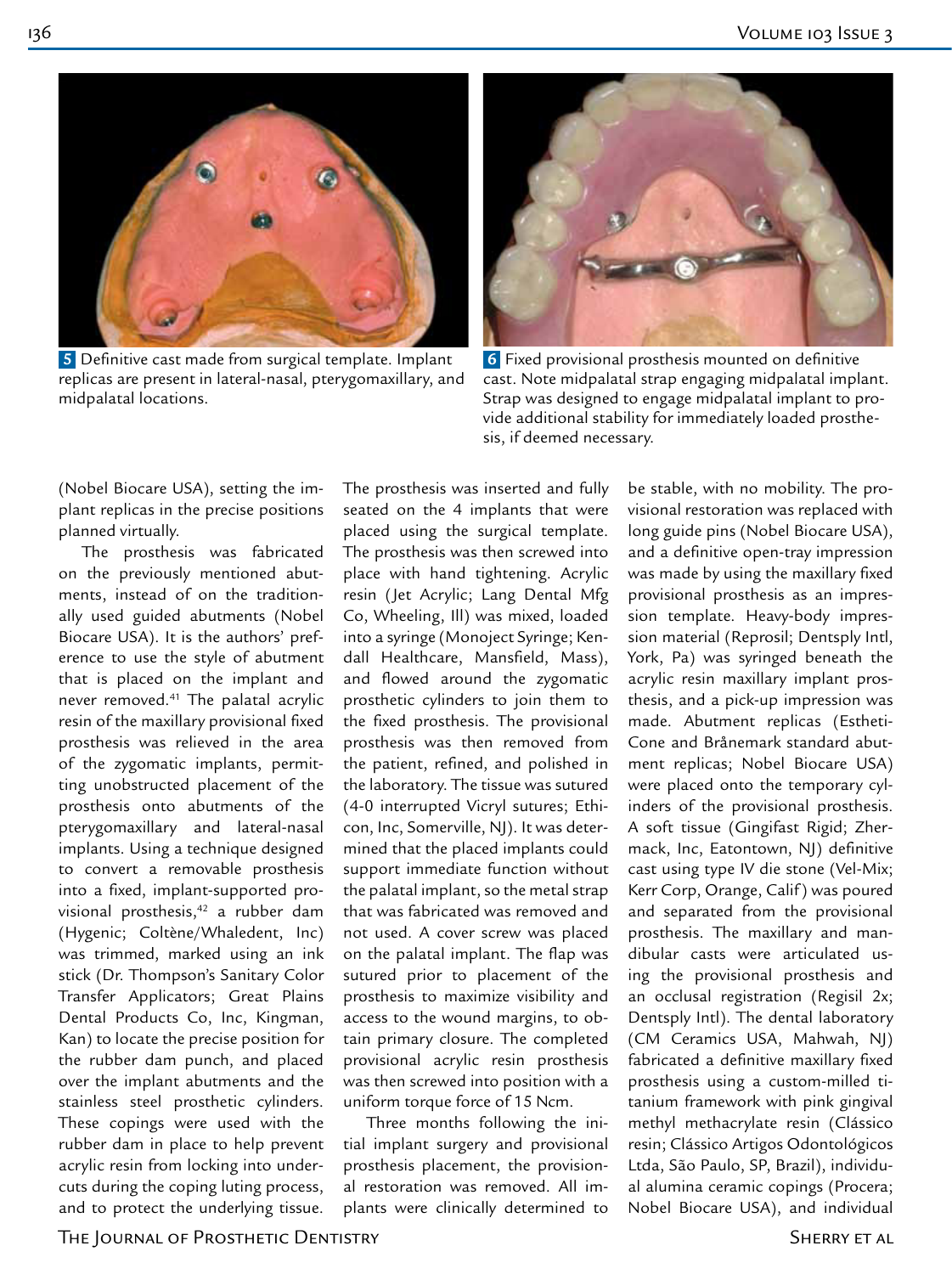

**7** Definitive maxillary prosthesis in function for more than 30 months.



 **8** Definitive maxillary and mandibular implant-supported prostheses.

porcelain (NobelRondo Alumina; Nobel Biocare USA) crowns fused to the copings, designed to provide mutually protected occlusion (Figs. 7 and 8).

 The patient cleans the prosthesis twice each day using a toothbrush and irrigation device (Water Pik, Inc, Ft. Collins, Colo). All implants have remained in function over the past 30 months, and the patient follows her prescribed professional hygiene recall schedule.

## SUMMARY

Combined computer-guided and freehand implant surgical techniques improve surgical precision, efficiency, and treatment outcomes in the atrophic maxilla. Even patients with the most severe forms of alveolar atrophy of the maxilla can be candidates for treatment with an immediately loaded, fixed, screw-retained prosthesis with trained, skillful use of the pterygomaxillary and zygomatic regions. This treatment can be accomplished without bone grafts.

# **REFERENCES**

1. Carlsson GE, Bergman B, Hedegård B. Changes in contour of the maxillary alveolar process under immediate dentures. A longitudinal clinical and x-ray cephalometric study covering 5 years. Acta Odontol Scand 1967;25:45-75.

- 2. Tallgren A. The continuing reduction of the residual alveolar ridges in complete denture wearers: a mixed-longitudinal study covering 25 years. J Prosthet Dent 1972;27:120- 32.
- 3. Carlsson GE. Responses of jawbone to pressure. Gerodontology 2004;21:65-70.
- 4. Gomes KU, Carlini JL, Biron C, Rapoport A, Dedivitis RA. Use of allogeneic bone graft in maxillary reconstruction for installation of dental implants. J Oral Maxillofac Surg 2008;66:2335-8.
- 5. Trombelli L, Farina R, Marzola A, Itro A, Calura G. GBR and autogenous cortical bone particulate by bone scraper for alveolar ridge augmentation: a 2-case report. Int J Oral Maxillofac Implants 2008;23:111-6.
- 6. Barone A, Aldini NN, Fini M, Giardino R, Calvo Guirado JL, Covani U. Xenograft versus extraction alone for ridge preservation after tooth removal: a clinical and histomorphometric study. J Periodontol 2008;79:1370-7.
- 7. Norton MR, Odell EW, Thompson ID, Cook RJ. Efficacy of bovine bone mineral for alveolar augmentation: a human histologic study. Clin Oral Implants Res 2003;14:775-83.
- 8. Moses O, Nemcovsky CE, Langer Y, Tal H. Severely resorbed mandible treated with iliac crest autogenous bone graft and dental implants: 17-year follow-up. Int J Oral Maxillofac Implants 2007;22:1017-21.
- 9. Güven O. Rehabilitation of severely atrophied mandible using free iliac crest bone grafts and dental implants: report of two cases. J Oral Implantol 2007;33:122-6.
- 10.Brånemark PI, Hansson BO, Adell R, Breine U, Lindström J, Hallén O, et al. Osseointegrated implants in the treatment of the edentulous jaw. Experience from a 10-year period. Scand J Plast Reconstr Surg Suppl 1977;16:1-132.
- 11.Brånemark PI, Adell R, Albrektsson T, Lekholm U, Lundkvist S, Rockler B. Osseointegrated titanium fixtures in the treatment of edentulousness. Biomaterials 1983;4:25-8.
- 12.Hallman M, Mordenfeld A, Strandkvist T. Bone replacement following dental trauma prior to implant surgery--status. Dent Traumatol 2009;25:2-11.
- 13.Del Fabbro M, Rosano G, Taschieri S. Implant survival rates after maxillary sinus augmentation. Eur J Oral Sci 2008;116:497-506.
- 14.Babbush CA, Kent JN, Misiek DJ. Titanium plasma sprayed (TPS) screw implants for the reconstruction of the edentulous mandible. J Oral Maxillofac Surg 1986;44:274- 82.
- 15.Schnitman PA, Wöhrle PS, Rubenstein JE, DaSilva J, Wang NH. Ten-year results for Brånemark implants immediately loaded with fixed prostheses at implant placement. Int J Oral Maxillofac Implants 1997;12:495- 503.
- 16.Becker W, Becker BE, Israelson H, Lucchini JP, Handelsman M, Ammons W, et al. One-step surgical placement of Brånemark implants: a prospective clinical multicenter study. Int J Oral Maxillofac Implants 1997;12:454-62.
- 17.Tarnow DP, Emtiaz S. Classi A. Immediate loading of threaded implants at stage 1 surgery in edentulous arches: ten consecutive case reports with 1- to 5-year data. Int J Oral Maxillofac Implants 1997;12:319-24.
- 18.Balshi TJ, Wolfinger GJ. Immediate loading of Brånemark implants in edentulous mandibles: a preliminary report. Implant Dent 1997;6:83-8.
- 19.Jaffin RA, Berman CL. The excessive loss of Branemark fixtures in type IV bone: a 5-year analysis. J Periodontol 1991;62:2-4.
- 20.Friberg BS, Jemt T, Lekholm U. Early failures in 4,641 consecutively placed Brånemark dental implants: a study from stage I surgery to the connection of the completed prostheses. Int J Oral Maxillofac Implants 1991;6:142-6.
- 21.Truhlar RS, Orenstein IH, Morris HF, Ochi S. Distribution of bone quality in patients receiving endosseous dental implants. J Oral Maxillofacial Surg 1997;55(12 Suppl 5):38-45.
- 22.Balshi SF, Wolfinger GJ, Balshi TJ. Analysis of 164 titanium oxide-surface implants in completely edentulous arches for fixed prosthesis anchorage using the pterygomaxillary region. Int J Oral Maxillofac Implants 2005;20:946-52.